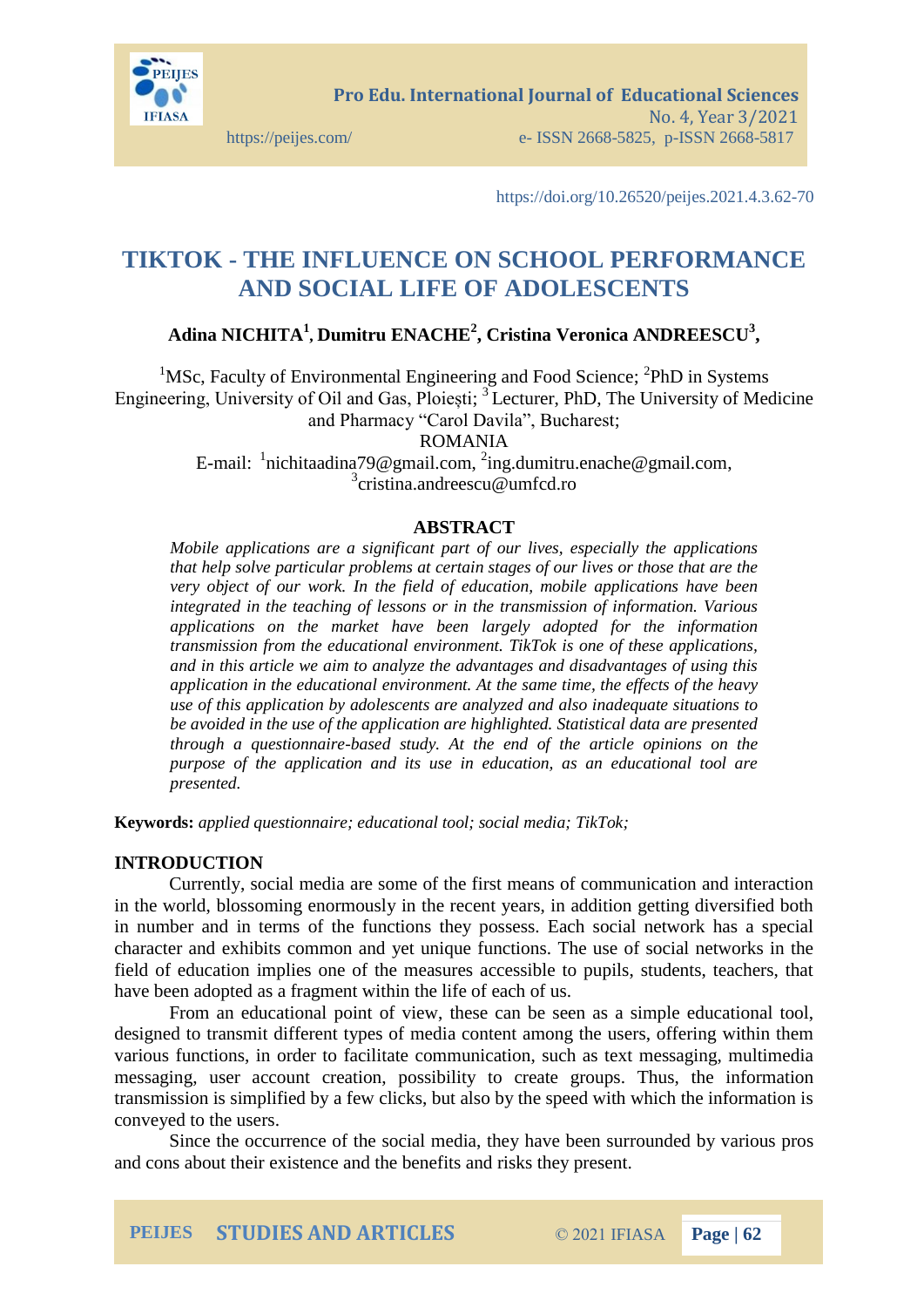

In the education field, the advantages of the social media are: fast interaction with other users, videocall, transmission of multimedia files, the possibility of a private conversation, encryption of the conversations, back-up of conversations, inconsiderable distance between users, instant feedback, through push notifications .

Among the disadvantages there should be mentioned: data confidentiality, security of personal data, cyberbullying, the possible addiction it generates, the display of inappropriate information, the permanent internet connection, the consumption of considerable time resources.

Looking from different points of view, both students, teachers and all the persons involved in education, may use the different social networks as a new method of transmitting information to their own pupils/students and not only. Thus, the field of education may be extended from the school to the social area. On the other hand, the negative effects that social networks have should be also taken into account and therefore, their management should be performed consciously, prior to the disadvantages changing the course of our lives.

# **1. TIKTOK – EDUCATIONAL TOOL**

TikTok is a mobile application available on different operating systems, Android, iOS and is considered a media application because its functionalities are the creation of shortform video and its sharing. The application is available worldwide through various Market Apps such as Huawei App Gallery, Google Play Store or Apple App Store. Being an application available worldwide, it quickly attracted the attention of the users of other social media platforms such as Facebook, Instagram, Youtube, and as users began utilizing it, the interest for it increased exponentially. Hence, an assessment made by Sensor Tower (2019) showed that this app registered a number of 33 million downloads in the App Store in the first quarter of 2019, thus surpassing the other social platforms mentioned above. (https://www.oberlo.com/blog/tiktok-statistics#5\_TikTok\_Usage\_by\_Country )

According to a statistical report conducted in January 2021 by Brandon Doyle, TikTok is available in over 150 countries, with over 1 billion users. Brandon states that most of the TikTok audience is in the 13-40 age range. Referring to some statistics, according to Brandon, TikTok has almost one billion active users per month. Starting in November 2018, when there were approximately 680 million active users the number has currently risen to 1 billion. (https://wallaroomedia.com/blog/social-media/tiktok statistics / #:  $\sim$ : text = Total% 20App% 20Downloads% 20% E2% 80% 93% 20The% 20TikTok, Tower% 200n% 20April% 2029% 2C % 202020)

Given this exponential development, the question has arisen as to whether this video share application may be used as an educational tool to convey knowledge to one's students via short videos. Various teachers have embraced this application as a means of transmitting information, whether we are talking about math teachers, biology teachers or about teachers of other subjects, they all have the opportunity, by creating short videos, to transmit the information online.

The main advantages of TikTok in content creation are: the duration of the videos, their length being as short as a couple of seconds, the possibility of making a video through the application on your smartphone, without the need for a sophisticated film equipment, editing may be performed also from the phone, therefore the time to create and post a video is reduced, without the need for a PC and complex editing programs. Among other advantages of TikTok in the transmission of knowledge is the content categories from which users can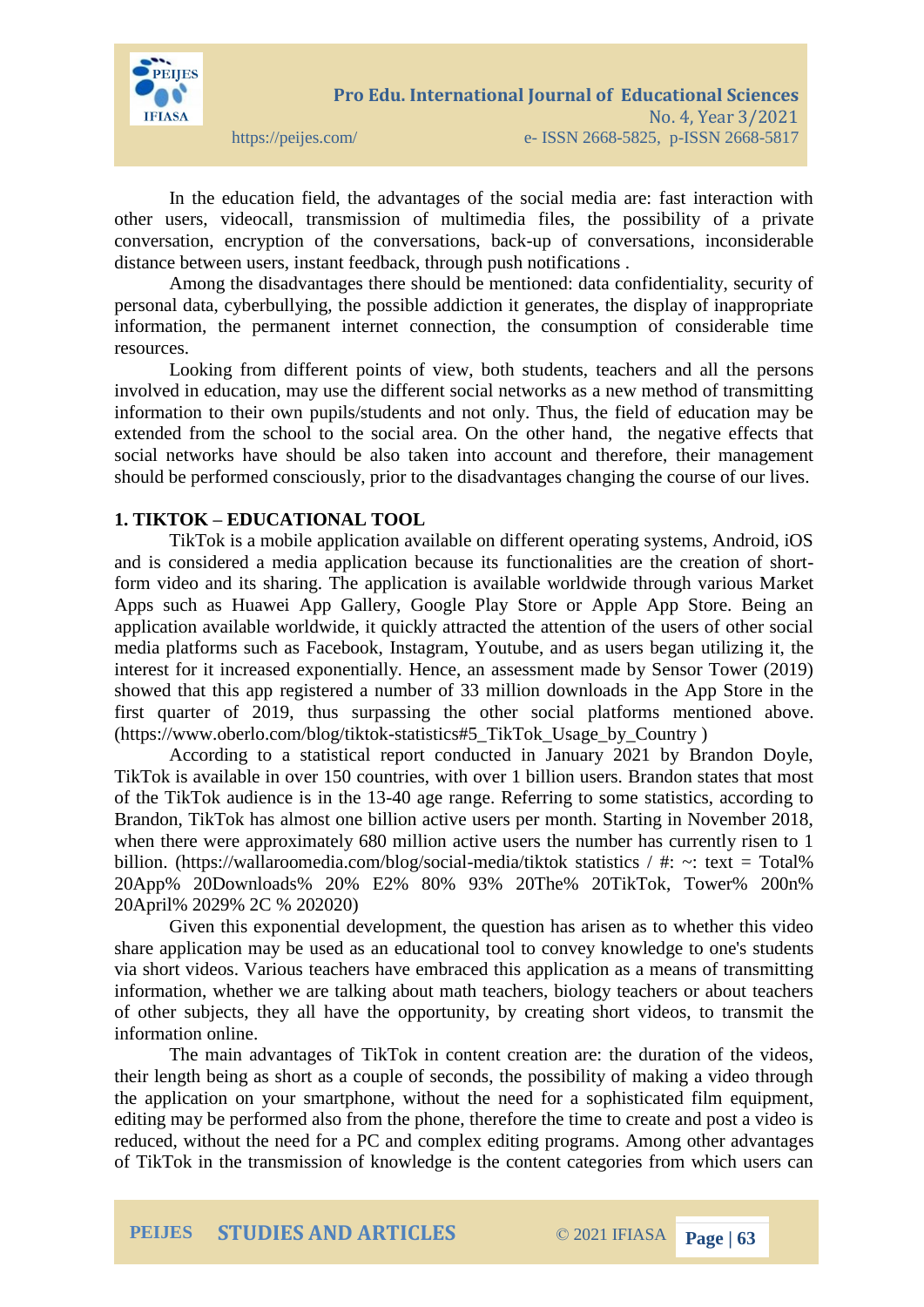

watch videos, the organization by areas of activity allowing users to watch videos from that particular segment. Moreover, a video added in the educational field, is viewed through the platform not only by its own students but also by other students, from other regions, schools, but also by users who are not pupils or students, but individuals from society, hence widening the audience, one may discuss about an extension of the school education towards an informal, social one.

The disadvantages of TikTok in the educational environment are: the impossibility of conducting video conferences, the time allotted to a video is reduced, in comparison to other platforms such as Youtube, so lectures may not be posted, or activities to conduct a lesson in class. Being a video platform, it does not allow sharing text files, spreadsheets or PPT / Prezi presentations or their storage in a designated space, in comparison to Google Classroom.

# **2. PSYCHO-SOCIA L ASPECTS OF TIKTOK AMONG ADOLESCENTS**

In the UNICEF Publication "Creating resilient education systems in the context of the Covid- As described in the previous passage, TikTok has positive effects on the pupils and the society as a whole, but it also has negative effects. They largely depend on the end user as well as on how he understands the use of TikTok. The improper use of the platform by users implicitly leads to the creation or distribution of inappropriate content.

Thus, certain negative aspects are distinguished:

- Having mostly a young audience, they develop a possessive character to improve their own physical appearance, which can sometimes lead to frustrations and even a slight depression related to the way each one looks;
- Choosing the wrong topic attracts viewing unwanted content.
- Most users believe that TikTok is a way to make any type of content go viral; in this way, in order to increase one's audience, one posts certain videos with different themes, some pleasant, others inappropriate, which leads to a reduced viewing. As a result, depression, frustration may appear as to the expected personal outcome of a video, which implies emotional discomfort.
- Dangerous physical actions sometimes become intensely viewed; hence, stunts, unsupervised fighting, the use of pyrotechnic objects for various purposes, represent a series of actions that involve physical injury, either in a mild or in a serious form, these being performed not according to some protection laws, but only according to everyone's beliefs.
- By excessively using TikTok, teenagers dismiss a lot of the time offered to the family, friends, so most of the time they spend online, this having negative consequences in terms of the indivisual's social life.
- TikTok is an application that requires, for viewing different videos, an important resource of time, some users not being aware of the duration spent online, and that the time allotted for the study is diminished. In their minds, an addiction is created on viewing as many videos as possible and thus the notion of time is lost.

All these aspects were reported by Sonika Garg in an article called "Tik Tok Latest News: How it's affecting Youth and teen negatively "posted in May 2020. [\(https://techzimo.com/tik-tok-negative-impact/](https://techzimo.com/tik-tok-negative-impact/) )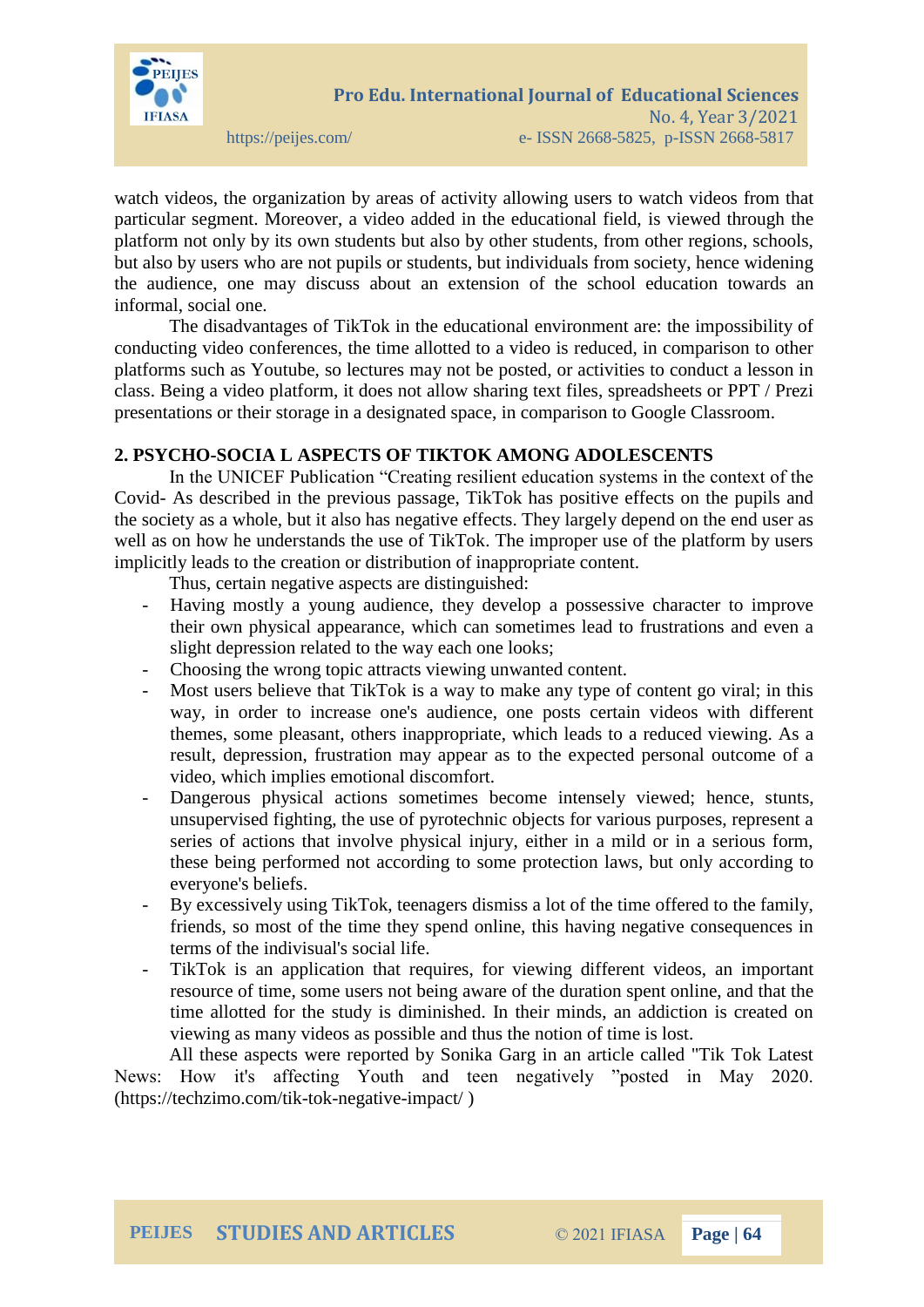

# **2. QUESTIONNAIRE-BASED SURVEY AND INTERPRETATION OF THE RESULTS**

This survey aimed to fill in a questionnaire with a content of seven questions. The questionnaire was applied to a sample of 50 adolescents, both girls and boys aged between 14 and 18, from different high schools in Dâmbovița County.

According to the questionnaire, the following results were obtained:

Question number one of the survey aimed to identify the use of the TikTok application among adolescents. The result processing of this question identified that 82% used this application, and 18% of adolescents did not.



*Chart 1: Interpreting survey results from question 1*

Question number two aimed to identify the time spent by teenagers on this application. Therefore, the time spent by the teenagers on TikTok application was less than 30 minutes / day for 40% of them, and 60% of teenagers stated that the time spent on this application was more than 30 minutes / day.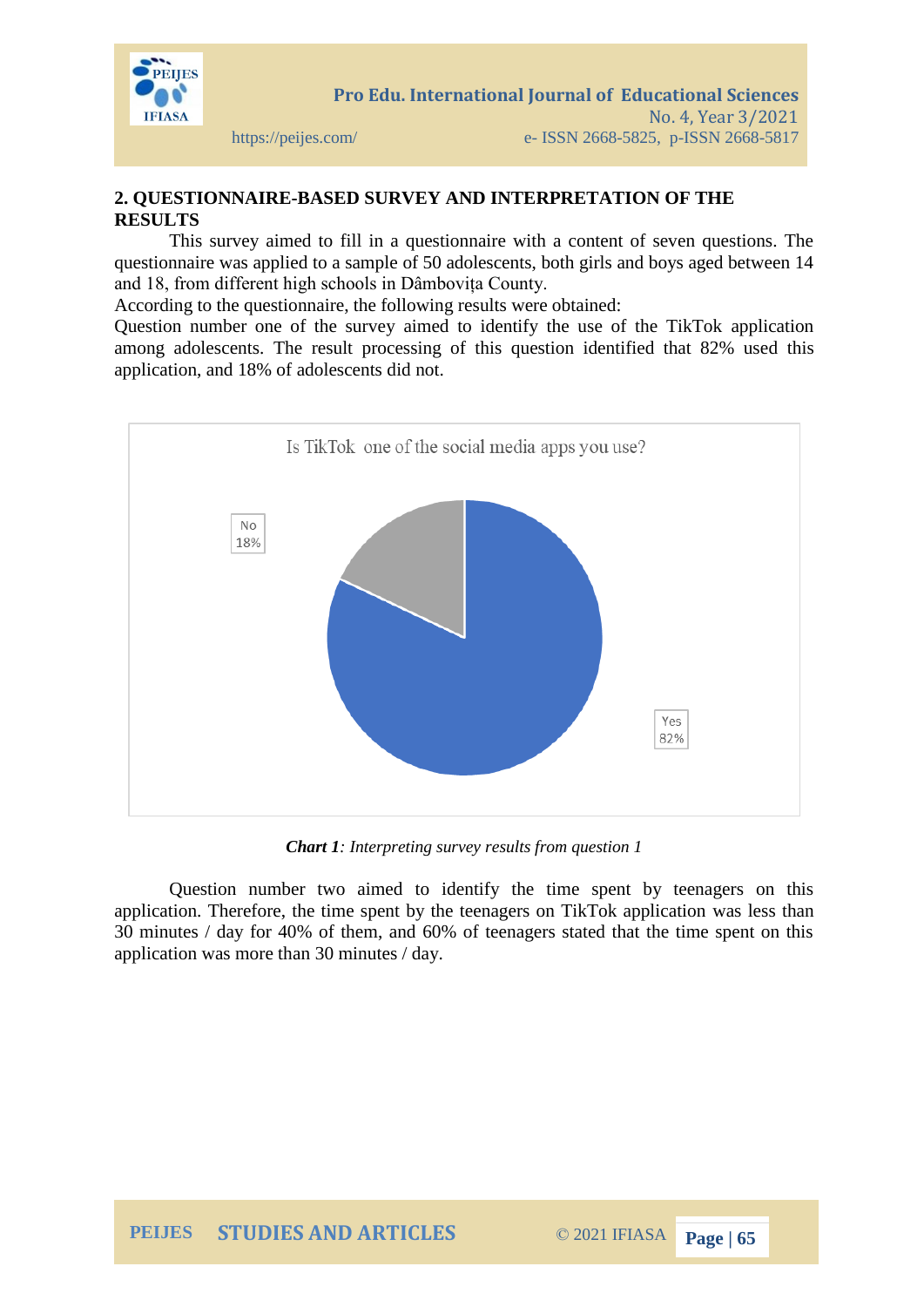

*Chart 2*: *Interpreting survey results from question 2*

Question number three aimed to identify the behavior of the adolescents after watching videos on the TikTok application. 38% of the interviewed students stated that they usually left assessments or comments for the watched videos, and 62% stated that they only watched the videos without leaving assessments or comments about them.



*Chart 3: Interpreting survey results from question 3*

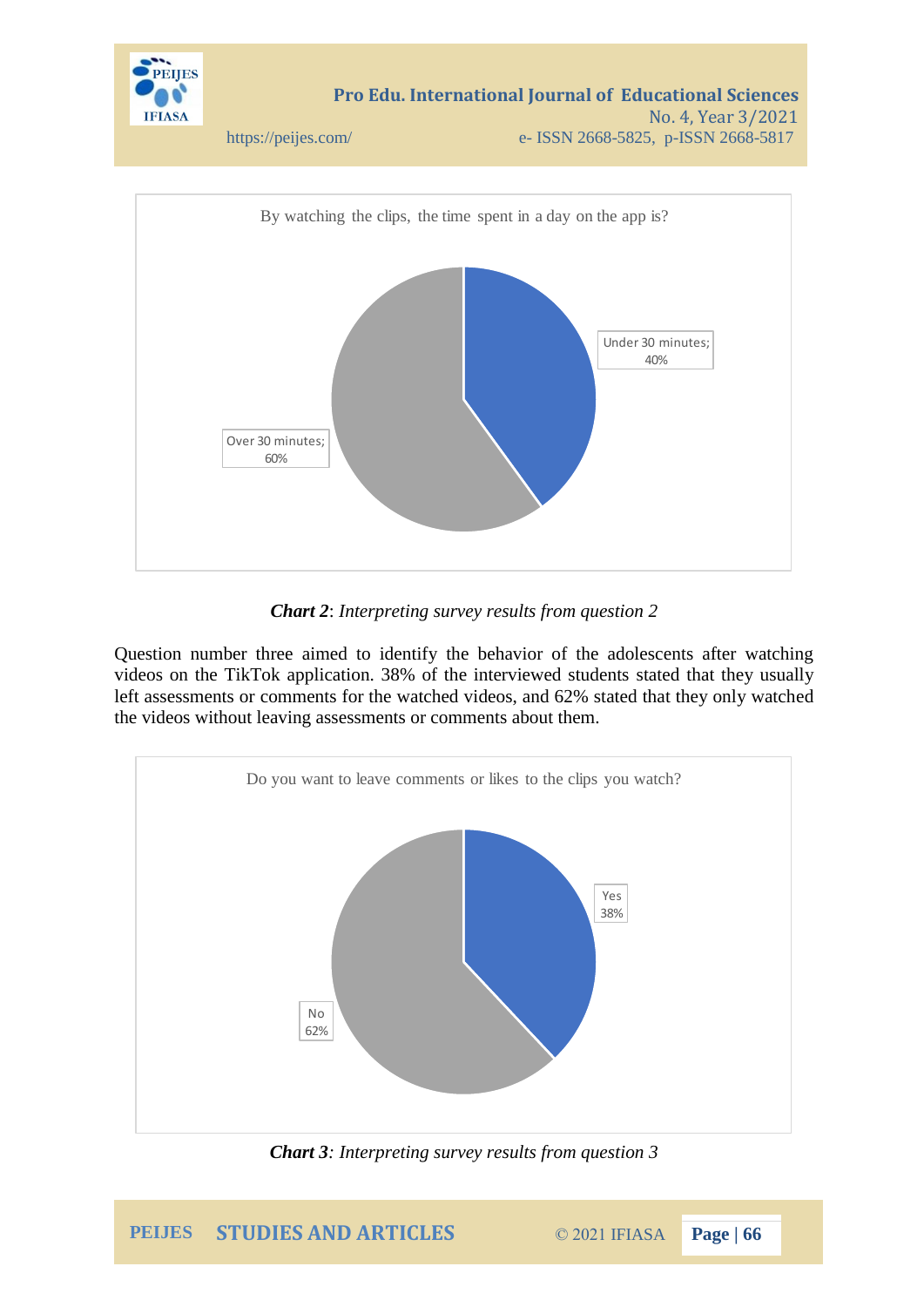

Question number four meant to identify whether the pupils have watched inappropriate videos that might have involved physical injury or racial discrimination. 62% of teenagers stated that they watched such videos, and 38% said they did not watch.



*Chart 4: Interpreting survey results from question 4*

Question number five meant to identify whether adolescents were watching videos on the TikTok app or they were actually participating by posting videos. 32% said they watch but also post videos on the TikTok application, and 68% said they only watch.



*Chart 5: Interpreting survey results from question 5*

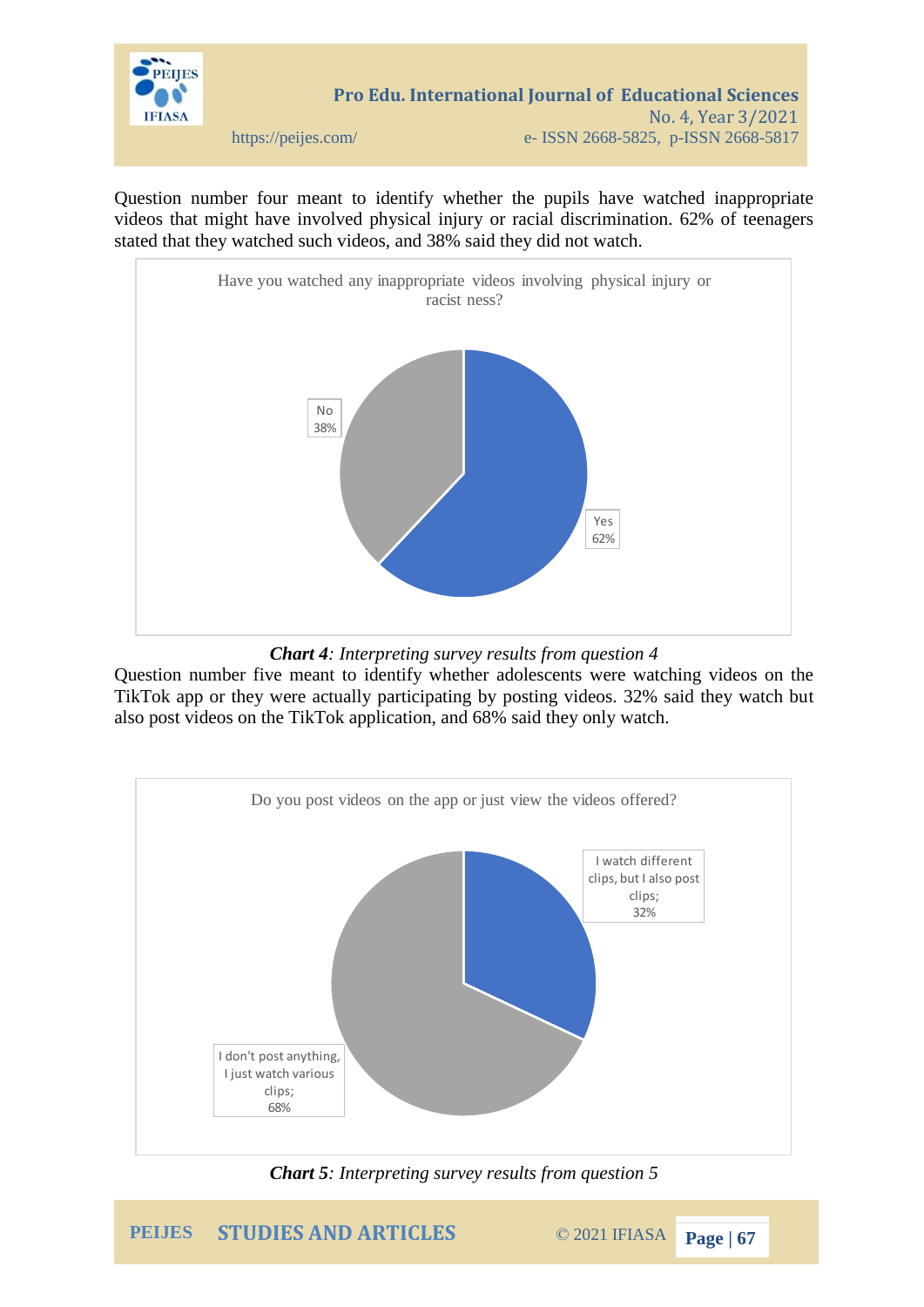

By asking question number six, we wanted to get feedback from teenagers about the TikTok application, on the use of short videos for educational purposes. 60% of teenagers believed that the TikTok application could be used for educational purposes, and 40% of teenagers believed that the TikTok application could not use short videos as an educational tool.



*Chart 6: Interpreting survey results from question 6*

In question number 7 from the survey, 100% of the interviewed adolescents agreed that the data be processed in order to obtain this statistic.



*Chart 7: Interpreting survey results from question 7*

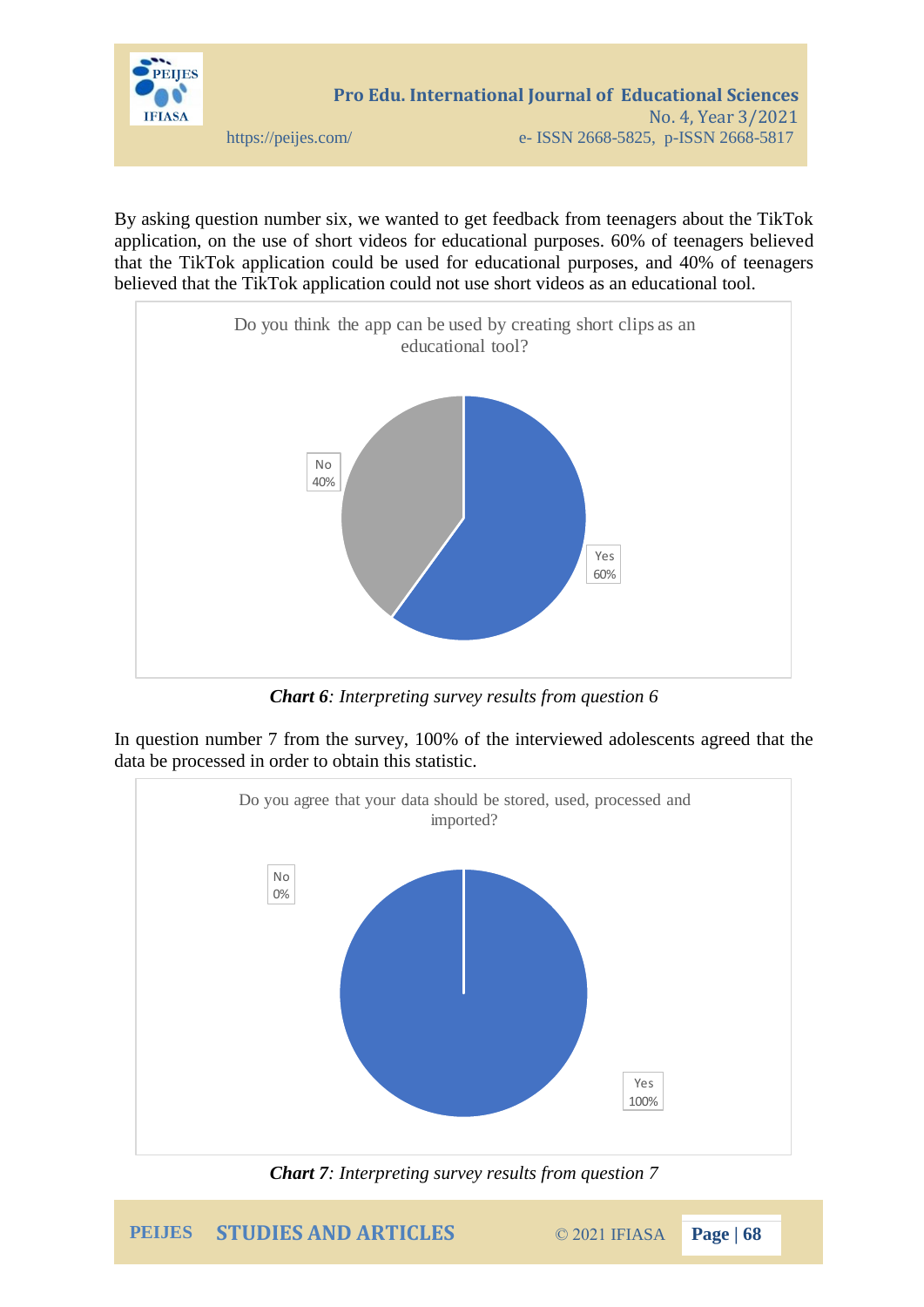

# **DISCUSSION**

The article makes a contribution by applying the questionnaire and interpreting the results, which makes us reflect, analyze the positive and negative effects of TikTok. It also deals with the argument of using TikTok as an educational tool. Analyzing the application and the whole package of functions it possesses, the problem of managing the time that people spend on this application by scrolling from one video to another still remains an issue. In order to reduce this time or to facilitate the viewing for educational purposes, it is necessary to create a study program, but also one for moments of relaxation. Thus, through an established program, the time allotted to the study may contribute to the improvement of school performance, and the time for viewing videos may be imagined for the relaxation moments and/or for reading the comments or for the chat corresponding to the videos.

In the article "Navigating the New Era of Influencer Marketing: How to be Successful on Instagram, TikTok, & Co." authors Michael Haenlein, Ertan Anadol, Tyler Farnsworth, Harry Hugo, Jess Hunichen, and Diana Welte describe TikTok as a 20-second attack to grab the attention of content consumers, this is especially favored among the young population. According to: [\(https://journals.sagepub.com/doi/10.1177/0008125620958166\)](https://journals.sagepub.com/doi/10.1177/0008125620958166). With a huge user population, this application is a very effective means of marketing and promotion, the presentation of short videos in the form of advertisements implies a financial gain for companies promoting products or services on this application saving a lot of money compared to the promotion through television advertising.

### **CONCLUSION**

TikTok may be used as an educational tool, but within limited limits, due to the length of the videos. This application has advantages, but also disadvantages that may predominate depending on the analytical ability of the person using the application, but also depending on the content they want to view. TikTok is currently an application for video content, intended for watching videos for fun. Due to the large number of users this application may be used for the promotion of products and / or service packages, the application being adopted for marketing. From an educational point of view, it is limited, and the current functionality of the application is not to favor the educational environment as a whole. The important thing is that by using the application, either for an educational purpose, or a marketing one or in other fields, its benefits should be fully exploited, while its disadvantages should be minimized.

Further efforts should be made to facilitate exchanges regarding the challenges and measures taken by Member States, including by connecting and improving the availability of databases containing open educational resources and the access thereof, in order to facilitate the exchange of different remote learning methodologies, tools and materials. In this context, to capitalize on existing opportunities, such as those available through eTwinning, the School Education Gateway platform and the e-Platform for Adult Learning in Europe (EPALE), to promote the use of self-assessment tools such as SELFIE and HEInnovate to support the capacity and digital transformation of schools and higher education institutions.